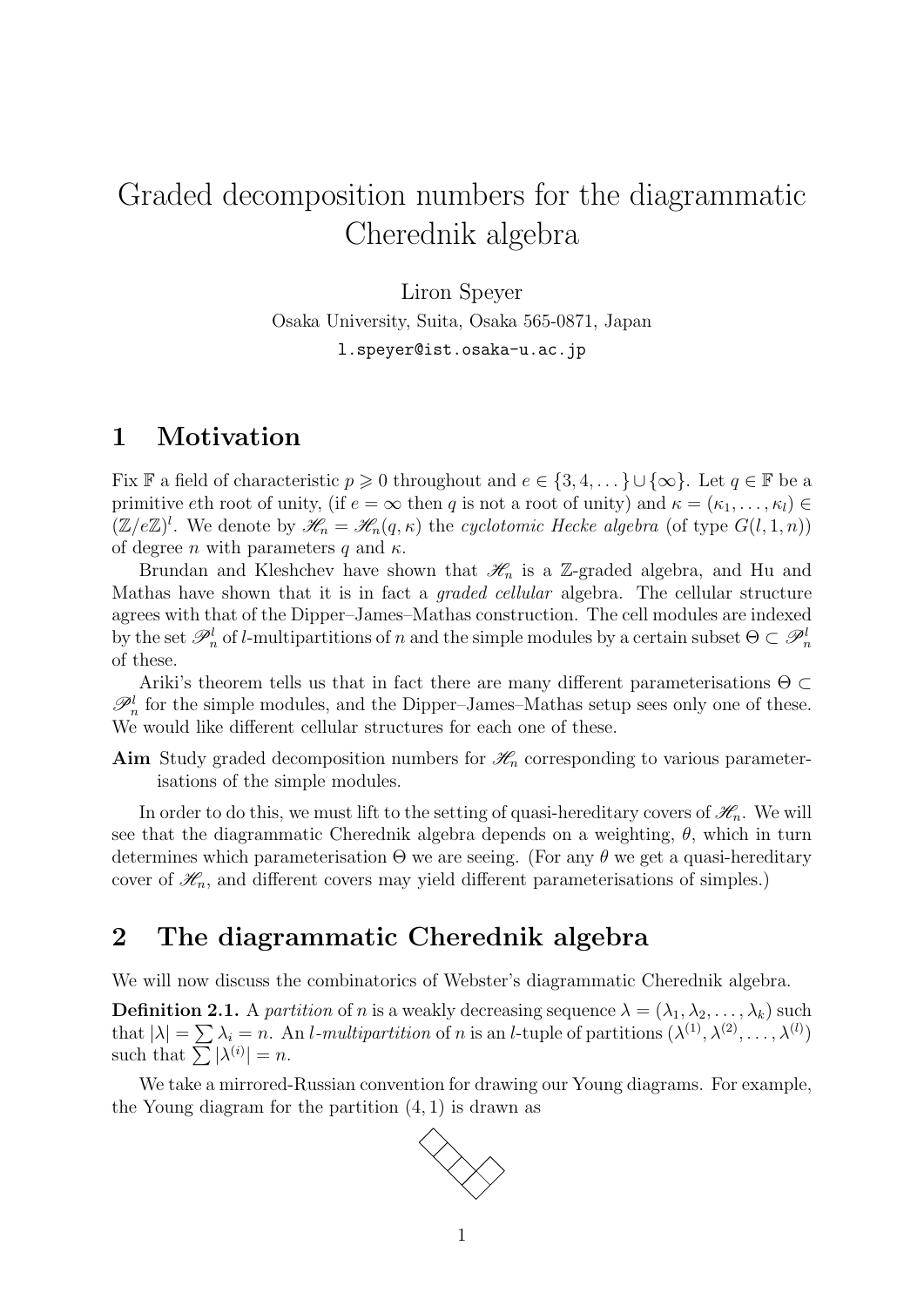**Definition 2.2.** The residue of a node  $(r, c, m) \in [\lambda]$  (i.e. the node in the rth row and cth column of the Young diagram  $[\lambda^{(m)}]$  is defined to be  $\kappa_m + c - r$  mod e.

**Example.** Suppose  $\kappa = (0)$ ,  $e = 4$  and  $\lambda = (4, 1)$ . Then the residues are given below.



Given a weighting  $\theta \in \mathbb{R}^l$ , we have an associated diagrammatic Cherednik algebra  $A(n, \theta, \kappa)$  which is a quasi-hereditary cover of the cyclotomic Hecke algebra  $\mathscr{H}_n$ .

**Definition 2.3.** Given a weighting  $\theta$  and some  $\lambda \in \mathcal{P}_n^l$ , we draw the Young diagram [ $\lambda$ ] of  $\lambda$  by placing the first node of the j<sup>th</sup> component at point  $\theta_j$  on the x-axis, with all boxes have diagonals of length 2. We tilt our Young diagrams ever so slightly clockwise, to ensure that the top vertex of each box is at a different x-coordinate.

(The *loading*  $i_{\lambda}$  is the *n*-tuple of real numbers given by projecting the top vertices of boxes of  $[\lambda]$  onto the real line, along with the residue associated to each box.)

**Example.** Suppose  $\theta = (0, 0.5)$ . If  $\lambda = ((3), (1^2))$  and  $\mu = ((2), (2, 1))$ , then we draw [ $\lambda$ ] and  $[\mu]$  as below, with the loadings given by projections onto the real line.



There is a partial order on  $\mathscr{P}_n^l$ , which we denote by  $\geq_{\theta}$  and call the  $\theta$ -dominance<br>or which is a coargaing of the usual dominance order when  $l = 1$ . For  $l > 1$ , there is order, which is a coarsening of the usual dominance order when  $l = 1$ . For  $l > 1$ , there is some subtle dependence on  $\theta$ .

Let  $\lambda, \mu \in \mathscr{P}_n^l$ . We have a notion of *semistandard tableaux* of shape  $\lambda$  and weight  $\mu$ , which has a technical definition but is analogous to the usual notion.

We denote the set of semistandard tableaux of shape  $\lambda$  and weight  $\mu$  by SStd( $\lambda, \mu$ ).

**Theorem 2.4** (Webster). The diagrammatic Cherednik algebra  $A(n, \theta, \kappa)$  is a graded cellular algebra with respect to the  $\theta$ -dominance order and a basis indexed by SStd( $\lambda, \mu$ ) as  $\lambda$  and  $\mu$  range over  $\mathscr{P}_n^l$ .

In particular we have graded standard modules  $\Delta(\lambda) = \langle C_\mathbf{T} | T \in SStd(\lambda, -)\rangle_{\mathbb{F}}$  with qraded simple heads  $L(\lambda)$  forming a complete set of graded simple modules, up to grading shift.

Over C, the module category of  $A(n, \theta, \kappa)$  is equivalent to category O for the rational cyclotomic Cherednik algebra. If  $\theta$  is well-separated (that is,  $\theta_i - \theta_k >> 0$  for all j and k), then  $A(n, \theta, \kappa)$  is Morita equivalent to the q-Schur algebra of Dipper–James–Mathas over arbitrary fields.

We would like to compute the graded decomposition numbers  $d_{\lambda\mu}(v)$  for  $A(n,\theta,\kappa)$ .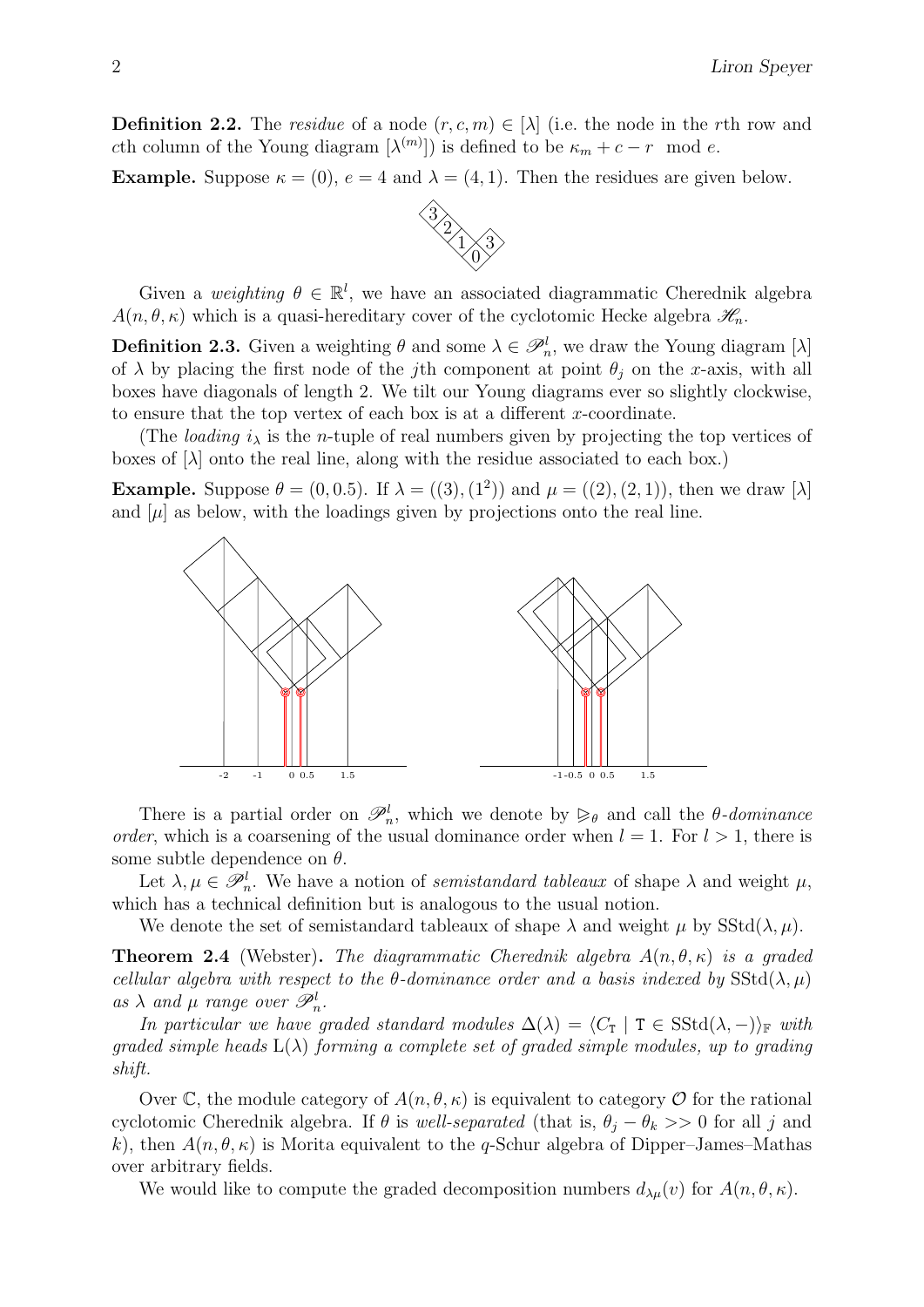## 3 Decomposition number results for  $A(n, \theta, \kappa)$

**Definition 3.1.** We call a weighting  $\theta \in \mathbb{R}^l$  FLOTW if  $0 < \theta_j - \theta_i < 1$  for all  $i < j$ .

**Lemma 3.2.** If  $\theta \in \mathbb{R}^l$  is a FLOTW weighting, then the set of one-column l-multipartitions (i.e. the set of l-multipartitions  $\lambda$  such that  $\lambda_i^{(m)} = 0$  or 1 for all  $1 \leq m \leq l$  and for all i) is saturated in the  $\theta$  dominance order. Therefore, for any such  $\lambda$ , we have that the graded decomposition number  $[\Delta(\lambda): L(\mu)]_v \neq 0$  only if  $\mu$  is also a one-column multipartition. (We may thus restrict our attention to a subcategory of modules whose simple constituents are labelled by one-column multipartitions.)

**Theorem 3.3** (Bowman, Cox, S.). Suppose  $\mathbb{F} = \mathbb{C}$  and let  $\lambda$  and  $\mu$  be one-column l-multipartitions of n. The graded decomposition number  $[\Delta(\lambda) : L(\mu)]$ , is an affine Kazhdan–Lusztig polynomial of affine type  $A_{l-1}$ . We can compute these efficiently using an algorithm of Soergel's in an alcove geometry.

Note that when  $l = 2$ , we recover a result for the Temperley–Lieb algebra of type B, sometimes also called the blob algebra. In this case, we have also recovered the submodule structure of all cell modules  $\Delta(\lambda)$ .

Now let  $\mathbb F$  be a field of arbitrary characteristic again. We have the following result, which is a generalisation of results of Kleshchev, Chuang–Miyachi–Tan and Tan–Teo.

**Theorem 3.4** (Bowman, S.). Suppose  $\kappa$  contains i with multiplicity at most one, and that  $\lambda$  and  $\mu$  are l-multipartitions of n such that  $\lambda \geq_{\theta} \mu$  and one can be obtained from the other by moving nodes of residue i. Then  $[\Delta(\lambda):L(\mu)]_v$  is a Kazhdan–Lusztig polynomial of type  $A_r \times A_s \subseteq A_{r+s}$ . Moreover, we can explicitly compute  $[\Delta(\lambda): L(\mu)]_v$  using a result of Tan–Teo.

- Remark. In fact, we do better than this. So long as  $S = \{i_1, \ldots, i_j\}$  is an adjacency free set of residues,  $\lambda$  may differ from  $\mu$  by moving nodes of any residues in S.
	- The computation of  $[\Delta(\lambda): L(\mu)]_v$  relies only on the order of addable and removable *i*-nodes in  $\lambda$  and  $\mu$ , reading from left to right.
	- Our results are at the level of isomorphisms of graded algebras (certain subquotients of  $A(n, \theta, \kappa)$ , and we are able to reduce the problem to that solved by Tan and Teo.

**Example.** Let  $e = 4$ . In level 1, we could have  $\lambda = (9, 8, 7, 5), \mu = (8, 7^2, 6, 1)$ .



**Definition 3.5.** Suppose for some  $a \in \mathbb{R}$  we can draw a vertical line at  $x = a$  such that it intersects the same nodes in both  $\lambda$  and  $\mu$ , and the number of nodes to the left (and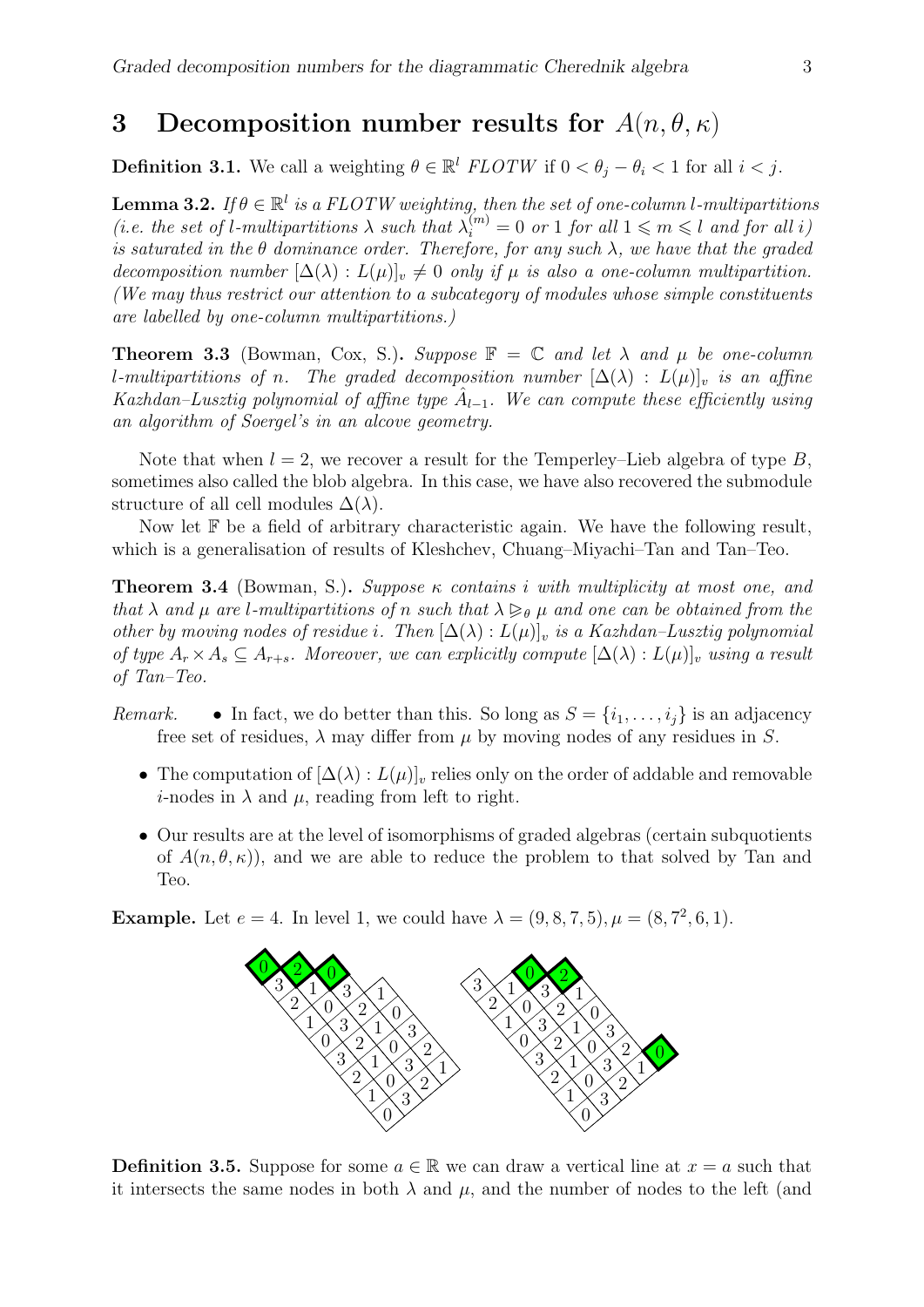therefore right) of the line  $x = a$  is the same in both  $\lambda$  and  $\mu$ . Then we say that the pair  $(\lambda, \mu)$  admits a  $\theta$ -diagonal cut at  $x = a$ .

In this case we define  $\mu^L$  to be the smallest multipartition containing all nodes which intersect the line  $x = a$  as well all nodes to the left. Similarly, we define  $\mu^R$  to be the smallest multipartition containing all nodes which intersect the line  $x = a$  as well all nodes to the right. Likewise we may define  $\lambda^L$  and  $\lambda^R$ .

**Theorem 3.6** (Bowman, S.). Suppose  $\lambda \geq_{\theta} \mu$  and  $(\lambda, \mu)$  admits a diagonal cut at  $x = a$ for some  $a \in \mathbb{R}$ . Then

$$
d_{\lambda\mu}(v) = d_{\lambda^L\mu^L}(v) \times d_{\lambda^R\mu^R},
$$

and, furthermore,

$$
\text{Ext}_{A(n,\theta,\kappa)}^{k}(\Delta(\lambda),\Delta(\mu)) \cong \bigoplus_{i+j=k} \text{Ext}_{A(n_{L},\theta,\kappa)}^{i}(\Delta(\lambda^{L}),\Delta(\mu^{L})) \otimes \text{Ext}_{A(n_{R},\theta,\kappa)}^{j}(\Delta(\lambda^{R}),\Delta(\mu^{R})),
$$

where  $n_L = |\lambda^L| = |\mu^L|$  and  $n_R = |\lambda^R| = |\mu^R|$ .

**Examples.** 1. Fix  $e = 3$  and  $\theta = 0$ . The partitions  $(5, 4, 3, 2, 1)$  and  $(4^3, 1^3)$  admit a diagonal cut at  $x = 0.5$ .



We have

$$
\lambda^L = (5, 4, 3), \quad \mu^L = (4^3), \quad \lambda^R = (3^3, 2, 1), \quad \mu^R = (3^3, 1^3).
$$

These are depicted below.



2. Let  $\theta = (0, 50)$ ,  $\lambda = ((9, 3, 2^3, 1^4), (2, 1^2))$  and  $\mu = ((6, 4^2, 2^2, 1), (3^2, 1))$ . Then  $(\lambda, \mu)$ admits a  $\theta$ -diagonal cut at  $x = 1.5$ .

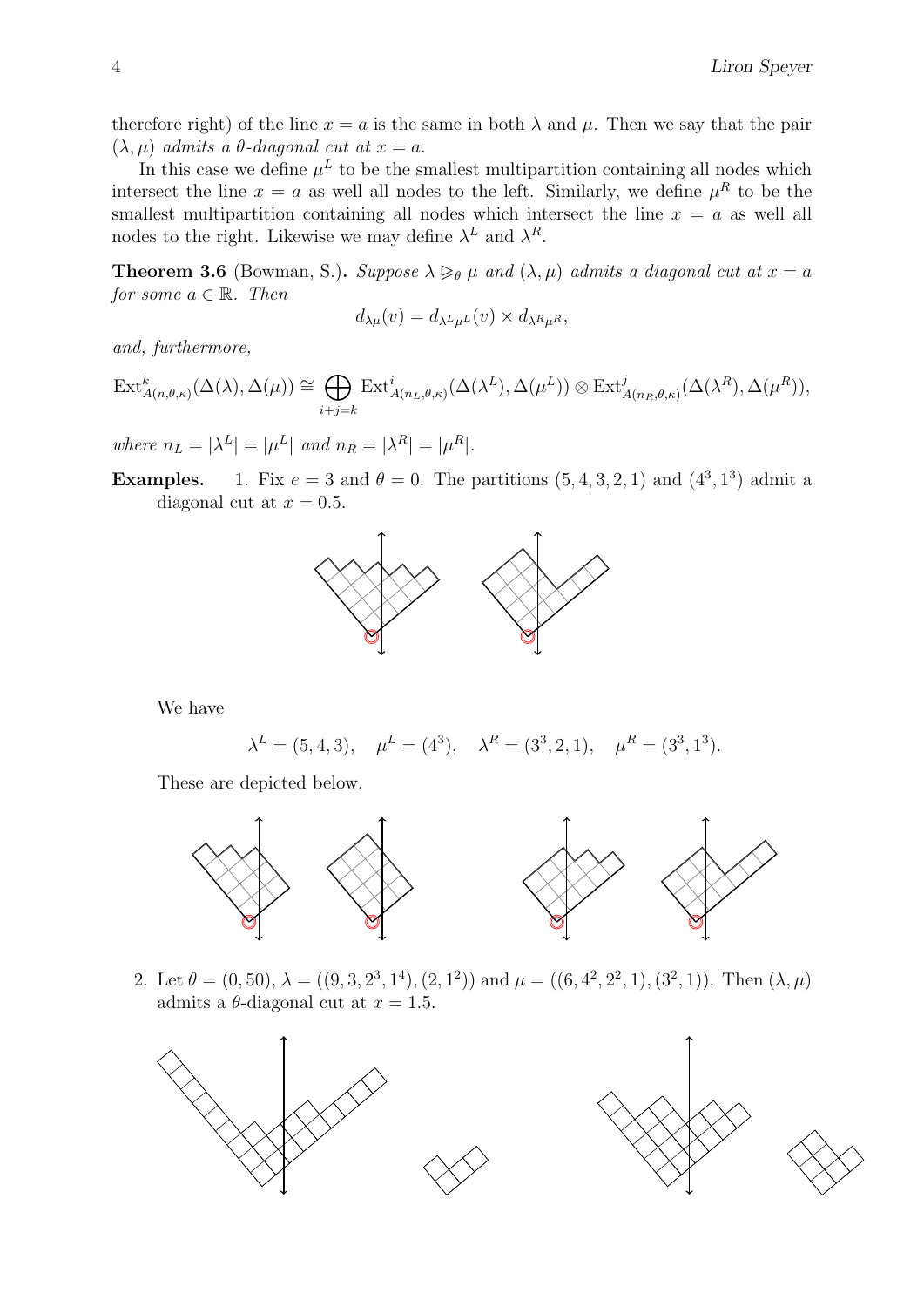Then we have



3. Let  $\theta = (0, 0.5), \lambda = ((11, 9, 7, 3^2, 2, 1^3), (9, 4, 2, 1^4))$  and  $\mu = ((10, 9, 8, 4, 3, 1^5), (8, 4, 2, 1^4)).$ Then  $(\lambda, \mu)$  admits a  $\theta$ -diagonal cut at  $x = 2.6$ .



Then we have

$$
\lambda^{L} = ((11, 9, 7, 3^{2}), (9, 4, 2)), \qquad \lambda^{R} = ((3^{5}, 2, 1^{3}), (1^{7})),
$$
  

$$
\mu^{L} = ((10, 9, 8, 4, 3), (8, 4, 2)), \qquad \mu^{R} = ((3^{5}, 1^{5}), (1^{7})).
$$